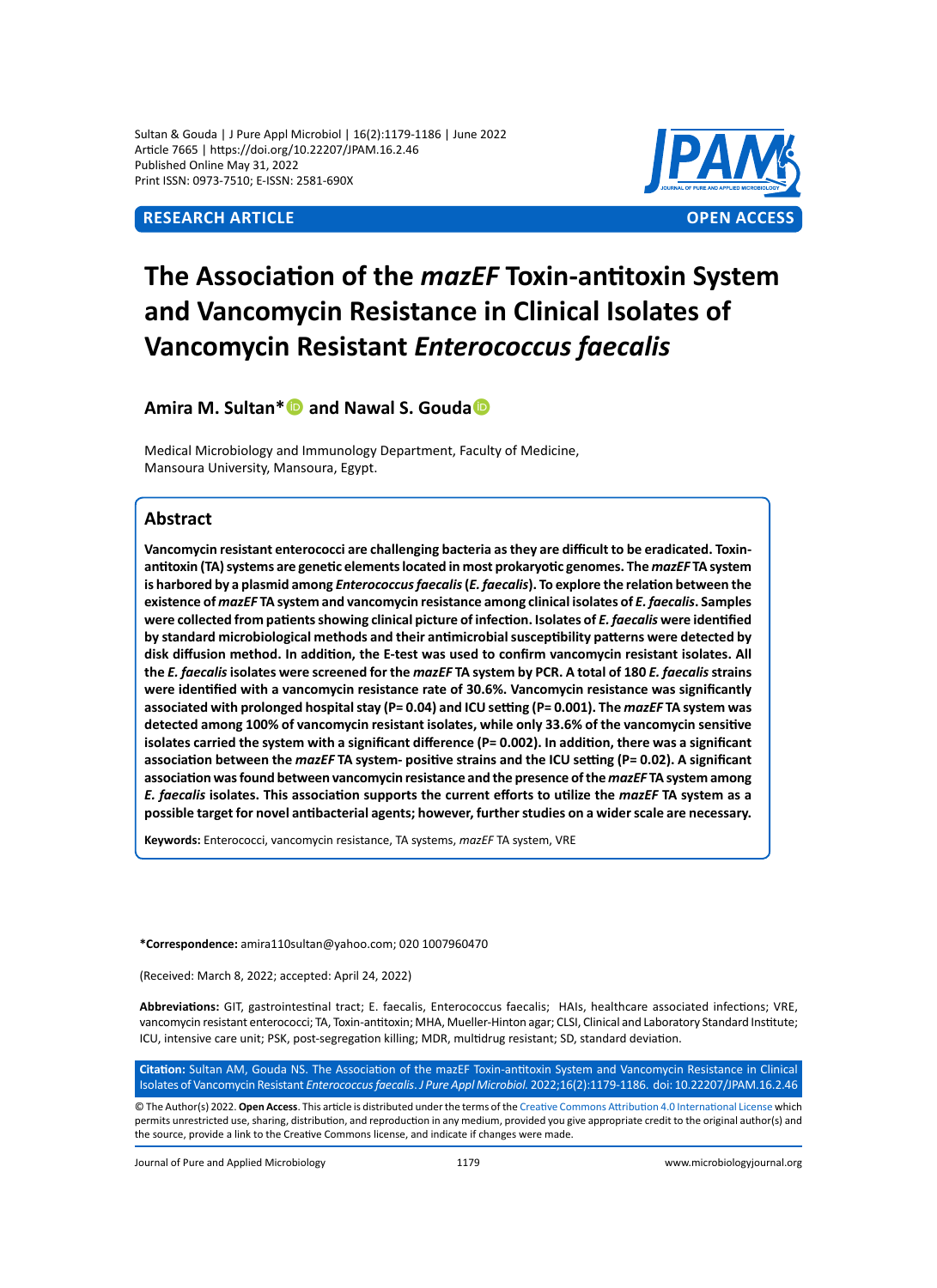#### **INTRODUCTION**

Enterococci are facultative anaerobic Gram-positive cocci that belong to the commensal microbiota of human gastrointestinal tract (GIT). *Enterococcus faecalis* (*E. faecalis*) is considered to be the most predominant in the GIT followed by *E. faecium, E. durans* and *E. hirae.*<sup>1</sup> The enterococci are common human pathogens that can cause different community-acquired infections and healthcare associated infections (HAIs)<sup>1,2</sup> with *E*. *faecalis* responsible for about sixty percent of these nosocomial enterococcal infections.3

The continuous exposure to antibiotics has led to the selection of resistant enterococcal strains and increase in their prevalence.<sup>4</sup> Add to that, the enterococci are known by their genomic plasticity that can acquire and disseminate antibiotic resistance genes by horizontal gene transfer.<sup>1,5</sup> Among enterococcal resistant strains, vancomycin resistant enterococci (VRE) are the most concerning. Infections caused by VRE are challenging to clinicians as vancomycin has been traditionally considered as the last resort for eradication of enterococcal infections.<sup>1,6</sup> Furthermore, vancomycin resistance among enterococcal isolates is mediated by mobile genetic elements as plasmids which help the spread of the resistance.<sup>7</sup> Disturbingly, VRE have been increasingly reported as etiological agents of various HAIs,<sup>7</sup> where *E. faecalis* contributes to as high as 20% of VRE isolates.<sup>8</sup>

Toxin-antitoxin (TA) systems are genetic elements located in most prokaryotic genomes that were first identified in bacterial plasmids and later they were located on chromosomes.<sup>9</sup> The TA systems are organized as one operon consisting usually of two genes. A single TA module consists of a stable toxin protein and the unstable antitoxin, either protein or RNA, which counteract the toxin effect. With ideal growth conditions, the antitoxin binds to the toxin forming a TA complex, hence blocking the toxin's activity. $10$  The antitoxin can also neutralize the toxin through inhibiting its synthesis or by protecting the cellular targets from the toxin. $11$  In the presence of stress conditions, the antitoxin gene transcription is down-regulated or the antitoxin itself is degraded by cellular proteases, thus freeing the toxin from the antitoxin effect. Following that, the free toxin inhibits important cellular functions such as replication,

gene expression and ATP synthesis resulting in cellular death or persistence.<sup>10,12</sup>

Bacterial TA systems contribute to various biological functions such as stress endurance, plasmid stabilization, bacteriophage resistance, programmed cell death, bacterial persistence and biofilm production. $9-11$  The TA systems are classified into eight types according to antitoxin nature and its mechanism of counteracting the toxin. $9,10$  The most common and distinct type of TA systems is the type II system in which the antitoxin is a protein that typically inhibits the toxin's activity through the formation of TA complex.<sup>10</sup>

The *mazEF* TA system is a type II TA system that has been well characterized among several bacteria including *E. faecalis* in which it was found to be harbored by a twenty kb plasmid. $13$  The *mazEF* TA system consists of MazE antitoxin that binds to and inhibits the effect of MazF toxin. The MazF toxin is an endoribonuclease that can cleave mRNA at specific sites (ACA sequences) resulting in protein synthesis inhibition, while the MazE antitoxin is a labile protein that can be degraded by ClpAP serine protease.<sup>14</sup> **Objectives** 

The aim of this study was to explore the relation between the existence of *mazEF* TA system and vancomycin resistance among clinical isolates of *E. faecalis*.

#### **METHODS**

### **Samples collection**

We have conducted a prospective study over a period of 15 months from August 2020 till October 2021. We have enrolled patients admitted to Mansoura University Hospitals and showing clinical picture of infection where different samples were collected from them aseptically. Labeled samples were transported immediately to the Department of Medical Microbiology and Immunology, Faculty of Medicine, Mansoura University-Egypt for further microbiological investigations. The following data for study subjects were collected; gender, age, type of sample, duration of hospital stay, the presence of chronic illness and stay in intensive care unit (ICU). **Identification of** *E. faecalis* **isolates** 

The collected samples were processed by standard microbiological techniques and the identification of enterococcal isolates was based

Journal of Pure and Applied Microbiology 1180 www.microbiologyjournal.org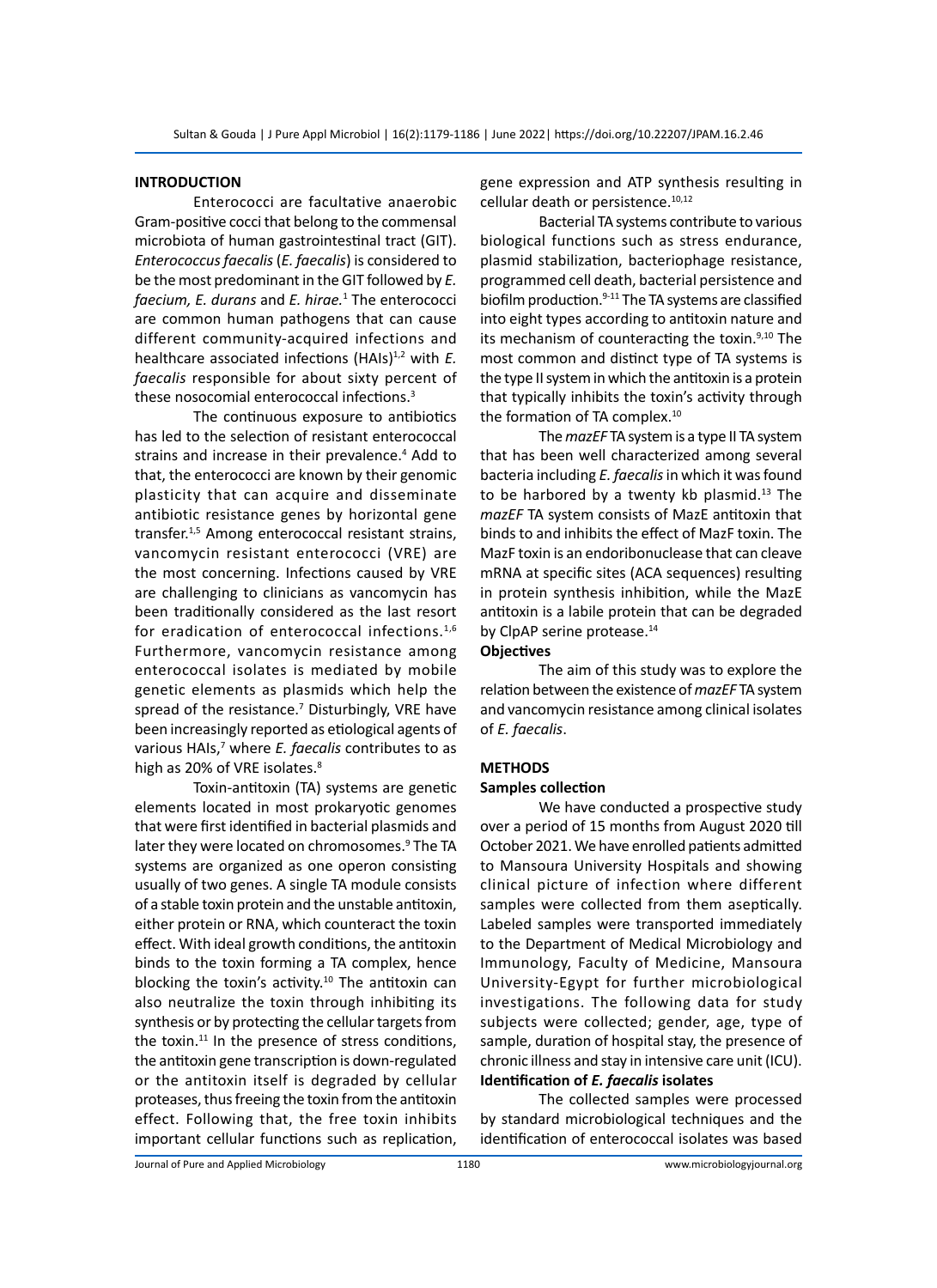on colonial appearance, Gram-stained films and biochemical methods including optochin resistance, catalase test, growth in 6.5% sodium chloride and blackening of bile-esculin. Specieslevel identification was executed by the automated VITEK 2 as per manufacturer's instructions.

### **Antimicrobial susceptibility testing**

The antimicrobial susceptibility patterns of the *E. faecalis* isolates were identified by the disk diffusion method using Mueller-Hinton agar (MHA) as per the guidelines of Clinical and Laboratory Standard Institute (CLSI).<sup>15</sup> The disk diffusion method was conducted using the following set of antibiotic disks (Oxoid, UK); ampicillin (10μg), ampicillin/sulbactam (10/10µg), chloramphenicol (30μg), erythromycin (15μg), ciprofloxacin (5μg), tetracycline (30μg), doxycycline (30μg) and vancomycin (30μg). After 24 hours incubation at 35°C, the diameter of inhibition zone produced by each antibiotic disk was measured and the results were interpreted based on the CLSI guidelines.<sup>15</sup> The identified vancomycin resistant *E. faecalis* isolates were confirmed by E-test strips according to manufacturer's instructions (bioMerieux, France) and the MIC values were interpreted following the CLSI breakpoints.<sup>15</sup> Vancomycin resistant *E. faecalis* ATCC 51299 strain was used as a positive control.<sup>15</sup> Isolates showing resistance to three or more different antibiotic classes were considered as multidrug resistant (MDR).<sup>16,17</sup>

#### **Detection of the** *mazEF* **TA system**

All identified *E. faecalis* isolates were subjected to plasmid DNA extraction by using GeneJET Plasmid Miniprep kit (Thermo Fisher Scientific, Waltham, MA, USA). Following plasmid DNA extraction, the *mazEF* TA system was detected by PCR using the following primers; Forward: 5-ATGATCCACAGTAGCGTAAAGCGT-3; Reverse: 5-TACCAGACTTCCTTATCTTTCGG-3. These *mazEF* TA loci-specific primers result in amplification products of 505 bp.<sup>7</sup>

The PCR test was performed in a final reaction volume of 50 μL that contained the template DNA, Taq PCR Master Mix (QIAGEN-UK) and specific primers. The PCR started with initial denaturation for 2 minutes at temperature of 95°C that was followed by thirty five cycles of denaturation (at 94°C for 1 minute), annealing (at 58°C for 45 seconds) and extension (at 72°C for 30 seconds), then a final extension at 72°C for 10

minutes.7 Finally, agarose gel electrophoresis was used to analyze the amplification products. **Statistical analysis**

The obtained data were processed and statistically analyzed using the computer program SPSS version 22.0. Descriptive data were presented as frequency (number-percentage) or means ± standard deviation (SD). Categorical nominal variables were compared using the Chi-square test such as gender (male, female), type of sample (urine, blood, and wound drainages), presence of chronic illnesses, ICU setting and presence of the *mazEF* TA system. Continuous numerical data were compared using Student T test such as age and duration of hospital stay. A P-value <0.05 was considered statistically significant.

#### **RESULTS**

During the study period, a total of 258 enterococcal strains were isolated from patients showing evidence suggestive of infection at Mansoura University Hospitals. Out of the enterococcal isolates, 180/258 (69.8%) were *E. faecalis*, 73/258 (28.3%) *E. faecium* and 5/258 (1.9%) *E. durans* as shown in Table 1. Out of the 180 *E. faecalis* strains, 111 (61.7%) were isolated from urine samples, 60 (33.3%) from blood samples and 9 (5.0%) from wound drainages (Table 2).

Based on the antibiotic susceptibility results, we found that 55 (30.6%) *E. faecalis* isolates were resistant and 125 (69.4%) were sensitive to vancomycin. The resistance rates of *E. faecalis*

**Table 1.** Isolated species of enterococci

| Species     | No. | %    |  |
|-------------|-----|------|--|
| E. faecalis | 180 | 69.8 |  |
| E. faecium  | 73  | 28.3 |  |
| E. durans   | 5   | 1.9  |  |
| Total       | 258 | 100  |  |

**Table 2.** Distribution of *E. faecalis* isolates in different clinical samples

| Sample          | No.       | ℅            |  |
|-----------------|-----------|--------------|--|
| Urine<br>Blood  | 111<br>60 | 61.7<br>33.3 |  |
| Wound drainages | 9         | 5.0          |  |
| Total           | 180       | 100          |  |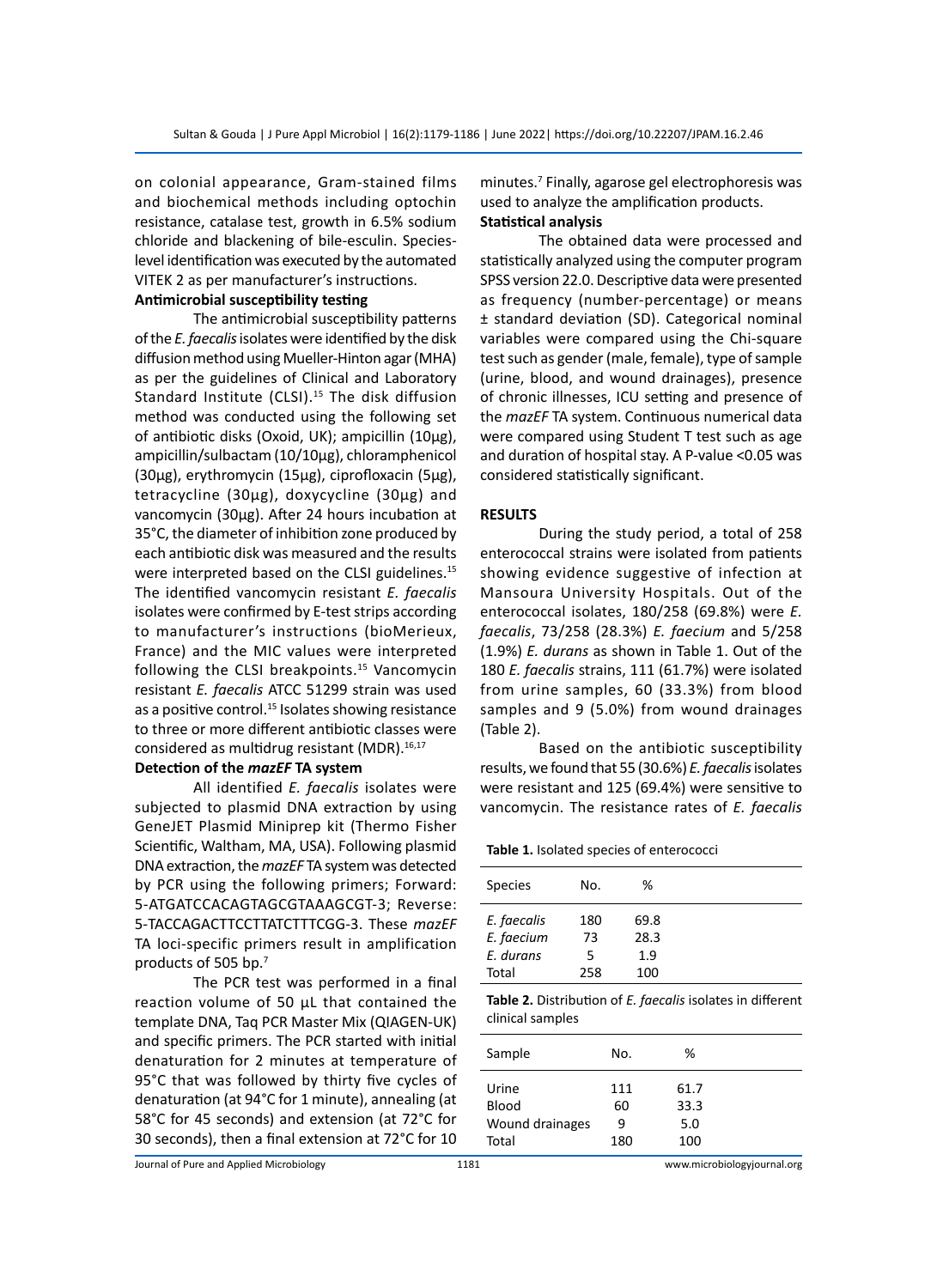isolates to other studied antibacterials were as follows; ampicillin (45.6%), ampicillin/sulbactam (45.6%), ciprofloxacin (34.4%), erythromycin (68.9%), chloramphenicol (47.2%), tetracycline (72.2%) and doxycycline (72.2%) as demonstrated in Table 3. It should be noted that all vancomycin resistant isolates exhibited MDR profiles.

On comparing between vancomycin resistant and vancomycin sensitive *E. faecalis* patient groups, prolonged hospital stay and ICU setting were significantly associated with the vancomycin resistant group (P= 0.04 and P= 0.001, respectively). Nevertheless, no significant relation was found regarding gender, age, sample type or the presence of chronic illness as presented in Table 4.

**Table 3.** Antimicrobial resistance patterns of *E. faecalis* isolates

| Antimicrobials       | Disk content<br>$(\mu$ g) | No. | %    |
|----------------------|---------------------------|-----|------|
| Ampicillin           | 10                        | 82  | 45.6 |
| Ampicillin/sulbactam | 10/10                     | 82  | 45.6 |
| Ciprofloxacin        | 5                         | 62  | 34.4 |
| Erythromycin         | 15                        | 124 | 68.9 |
| Chloramphenicol      | 30                        | 85  | 47.2 |
| Tetracycline         | 30                        | 130 | 72.2 |
| Doxycycline          | 30                        | 130 | 72.2 |
| Vancomycin           | 30                        | 55  | 30.6 |

The presence of *mazEF* TA system among all *E. faecalis* strains was examined by PCR. The *mazEF* TA system was detected among 55 (100%) vancomycin resistant *E. faecalis* isolates, while only 42 (33.6%) vancomycin sensitive isolates harbored the system and such difference was statistically significant (P= 0.002), Table 5.

Of the identified 97 *mazEF* TA system-positive *E. faecalis* strains, 49 (50.5%) were isolated from male patients and 48 (49.5%) from female patients. Fifty nine strains (60.8%) harboring the *mazEF* TA system were recovered from urine, 33 (34.0%) from blood and 5 (5.2%) from wound drainages. A significant association was found between the ICU setting and *mazEF* TA system- positive *E. faecalis* strains (P= 0.02). However, no significant relation was found with gender, age, sample type, the presence of chronic illness or the duration of hospital stay as shown in Table 6.

#### **DISCUSSION**

Treatment of enterococcal infections has became a big challenge because of the antibiotics misuse and dissemination of resistance genes.<sup>4,5</sup> In the present work, 69.8% of the isolated enterococci were *E. faecalis* which was in line with previous reports.3,18 In a previous study conducted in Egypt, El Kholy and his colleagues reported a rate of 4% for vancomycin resistance among

**Table 4.** Comparison between patients infected with vancomycin sensitive and vancomycin resistant *E. faecalis* isolates

| Characteristics                     | Vancomycin<br>sensitive<br>E. faecalis<br>$n = 125$ | Vancomycin<br>resistant<br>E. faecalis<br>$n = 55$ | P-value |  |
|-------------------------------------|-----------------------------------------------------|----------------------------------------------------|---------|--|
| Gender                              |                                                     |                                                    |         |  |
| Male                                | 63 (50.4)                                           | 29(52.7)                                           | 0.87    |  |
| Female                              | 62(49.6)                                            | 26(47.3)                                           |         |  |
| Age (years)                         | $48 + 15$                                           | $46 + 12$                                          | 0.88    |  |
| Type of sample                      |                                                     |                                                    |         |  |
| Urine                               | 75 (60.0)                                           | 36(65.5)                                           | 0.65    |  |
| <b>Blood</b>                        | 44 (35.2)                                           | 16(29.1)                                           | 0.88    |  |
| Wound drainages                     | 6(4.8)                                              | 3(5.5)                                             | 0.79    |  |
| Duration of hospital stay (days)    | 5±2                                                 | 10 <sub>±1</sub>                                   | 0.04    |  |
| Presence of chronic illnesses       | 52 (41.6)                                           | 21 (38.2)                                          | 0.62    |  |
| ICU setting (admission or transfer) | 10(8.0)                                             | 24(43.6)                                           | 0.001   |  |

Values are given as mean ± SD, or number (percentage); Bold values indicate statistical significance.

Journal of Pure and Applied Microbiology 1182 www.microbiologyjournal.org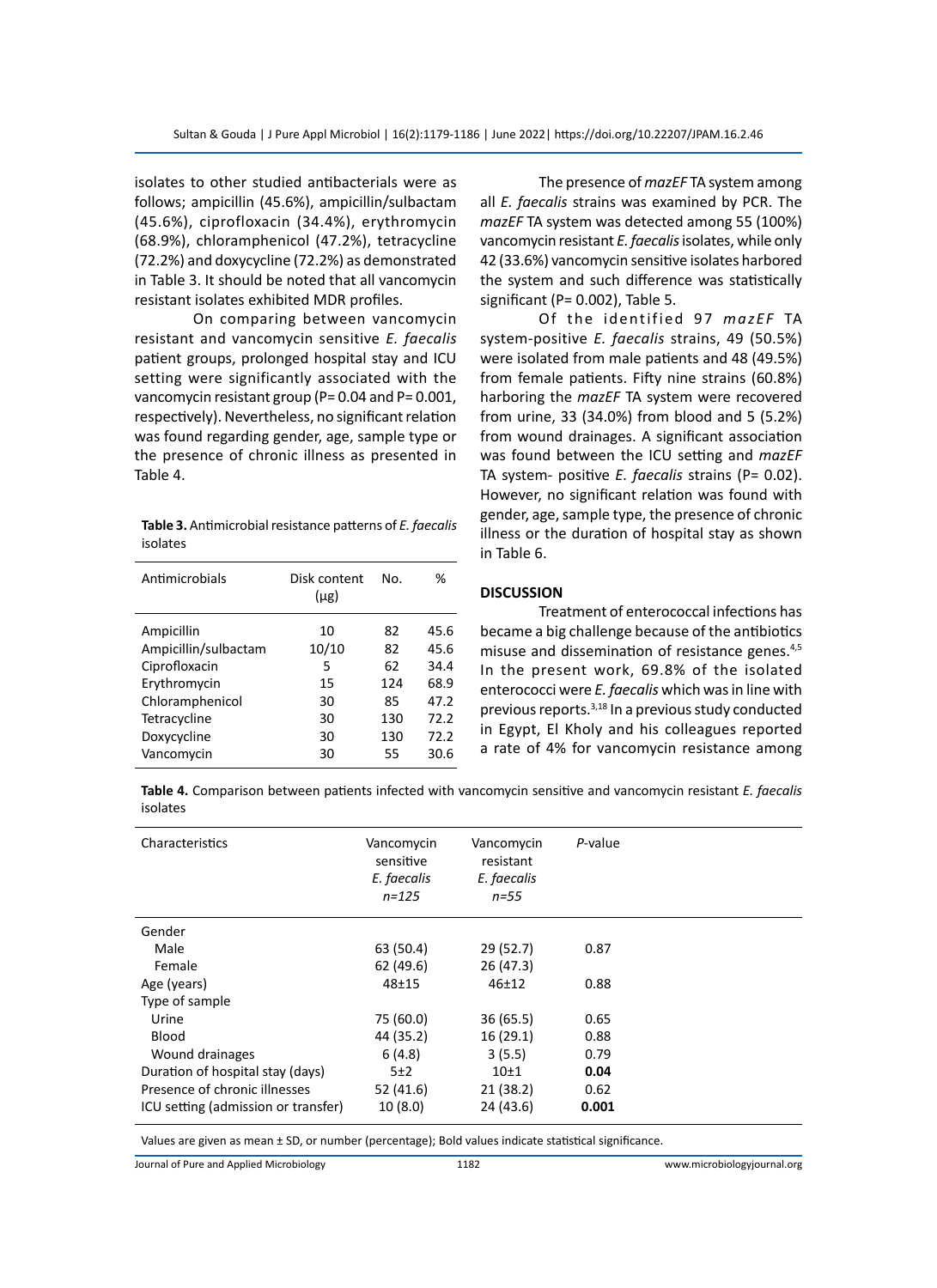Sultan & Gouda | J Pure Appl Microbiol | 16(2):1179-1186 | June 2022| https://doi.org/10.22207/JPAM.16.2.46

**Table 5.** Distribution of the *mazEF* TA system among vancomycin sensitive and vancomycin resistant *E. faecalis* isolates

|                                       | Vancomycin<br>sensitive<br>E. faecalis<br>$n = 125$ | Vancomycin<br>resistant<br>E. faecalis<br>$n = 55$ | P-value |
|---------------------------------------|-----------------------------------------------------|----------------------------------------------------|---------|
| mazEF TA system<br>Present<br>Abscent | 42 (33.6)<br>83 (66.4)                              | 55 (100)<br>0(0.0)                                 | 0.002   |

Values are given as number (percentage); Bold values indicate statistical significance.

**Table 6.** Comparison between patients infected with *mazEF* TA system- positive and *mazEF* TA system- negative *E. faecalis* isolates

| Characteristics                     | mazEF TA<br>system-positive<br>E. faecalis<br>$n = 97$ | mazEF TA<br>system-negative<br>E. faecalis<br>$n = 83$ | P-value |
|-------------------------------------|--------------------------------------------------------|--------------------------------------------------------|---------|
| Gender                              |                                                        |                                                        |         |
| Male                                | 49 (50.5)                                              | 43 (51.8)                                              | 0.89    |
| Female                              | 48 (49.5)                                              | 40 (48.2)                                              |         |
| Age (years)                         | $47 + 14$                                              | 50±13                                                  | 0.77    |
| Type of sample                      |                                                        |                                                        |         |
| Urine                               | 59 (60.8)                                              | 52(62.7)                                               | 0.78    |
| <b>Blood</b>                        | 33 (34.0)                                              | 27(32.5)                                               | 0.80    |
| Wound drainages                     | 5(5.2)                                                 | 4(4.8)                                                 | 0.69    |
| Duration of hospital stay (days)    | 7±4                                                    | 6±1                                                    | 0.86    |
| Presence of chronic illnesses       | 41(42.3)                                               | 32 (38.6)                                              | 0.69    |
| ICU setting (admission or transfer) | 28 (28.9)                                              | 6(7.2)                                                 | 0.02    |

Values are given as mean ± SD, or number (percentage); Bold values indicate statistical significance.

enterococcal isolates<sup>19</sup>; however, Ghonaim et al. few years later found that 20.9% of enterococcal isolates were resistant to vancomycin.<sup>20</sup> In our study, the rate of vancomycin resistance was 30.6% which is higher than the previously reported rates in earlier studies.<sup>19,20</sup> Such increment in vancomycin resistance suggested an escalation of the VRE problem in our healthcare settings that can be worrisome and adding an extra challenge for the clinicians.

Nevertheless, compared to our findings, higher rates of vancomycin resistance were reported in other localities as in Iran (39.5%), $7$ and Ethiopia (41.7%).<sup>16</sup> Such higher vancomycin resistance rates could be explained by the improper implementation of antibiotic stewardship policies and inadequate infection control measures that enhance the acquisition, expression and the spread of resistance genetic determinants. On the other hand, in a recent epidemiological study in Europe, only 1.1% of *E. faecalis* isolates were found to be vancomycin resistant. $21$  Similarly, lower rates of vancomycin resistant *E. faecalis*, ranging from 1.9% to 5.3%, were reported in the United States, $^{22}$ where a rate of less than 1% been reported in China.23 Notably, all vancomycin resistant strains identified in our study exhibited MDR profile which was consistent with the findings of Yilema and his colleagues.16 Such findings emphasized the current challenge to eliminate these isolates.

In the current work, a significant association was found between vancomycin resistant *E. faecalis* isolates and prolonged duration of hospital stay as well as ICU setting.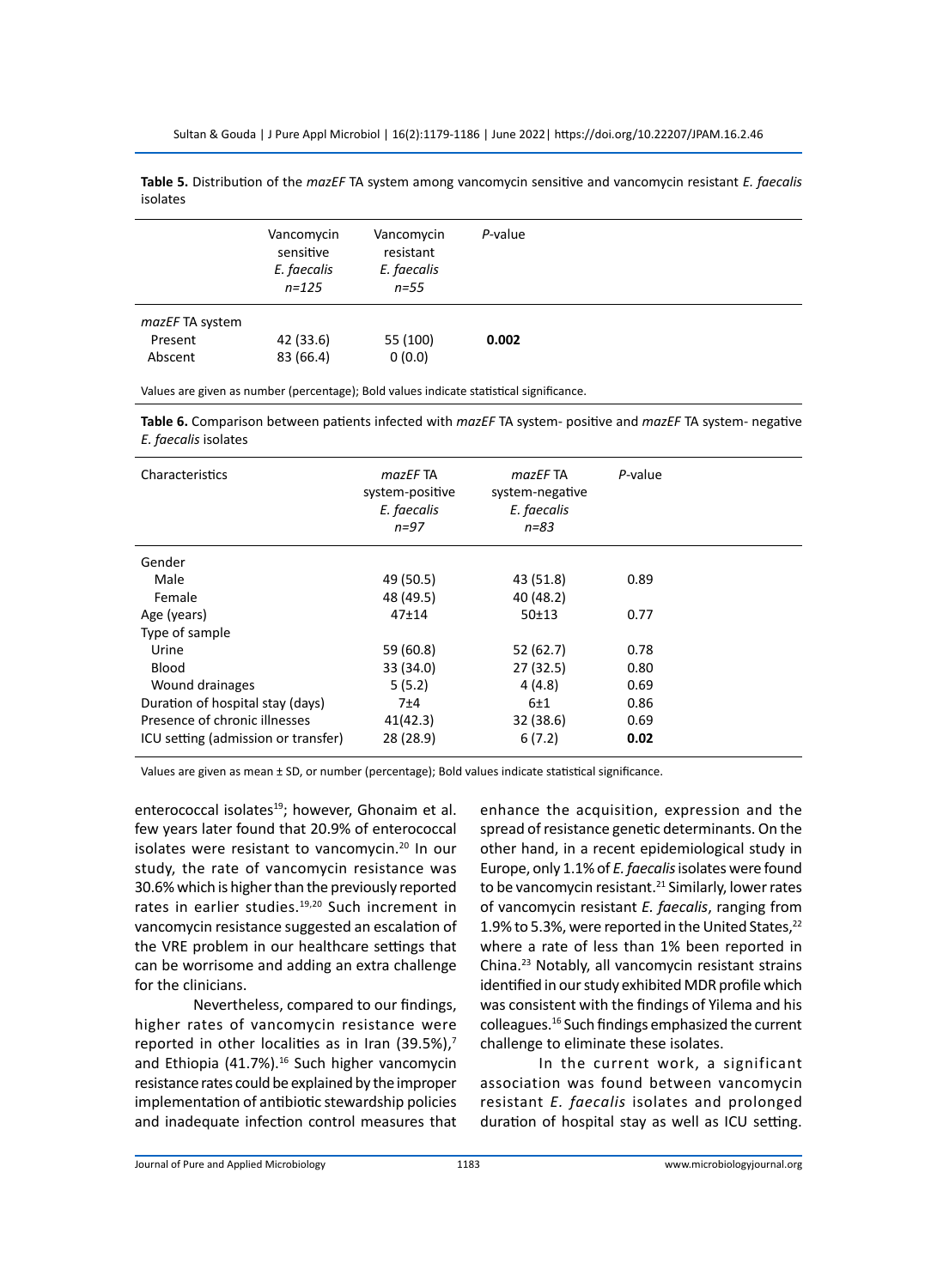Prolonged hospital stay is associated with longer exposure to resistant strains that are endemic in the environment. Moreover, extended hospital stay is usually accompanied with antibacterial usage placing the nosocomial pathogens under more selective pressure. The ICU setting was also associated with the *mazEF* TA system- positive *E. faecalis* strains (P= 0.02). Patients admitted to the ICU settings are frequently exposed to antibiotics as well as invasive procedures or devices. In addition, the TA systems can spread between different bacteria by horizontal gene transfer.<sup>9</sup> Therefore, without proper implementation of infection control measures, the ICU can serve as an environment that enhance the spread of genetic determinants, including TA systems and resistance genes, which can explain our findings.

In our study, all vancomycin resistant *E. faecalis* isolates harbored the *mazEF* TA system as compared to only 33.6% of the vancomycin sensitive isolates. Our findings revealed a significant association between vancomycin resistance and the presence of the *mazEF* TA system among *E. faecalis* isolates (P= 0.002). In line with our results, Sadeghifard and his colleagues detected the *mazEF* TA system among 100% of vancomycin resistant *E. faecalis* and 31.4% of the vancomycin sensitive isolates.7 Moreover, Moritz and Hergenrother have detected the *mazEF* TA system on plasmids extracted from all VRE which was consistent with our results.24 Also, they reported that the *mazEF* TA system was located on the same plasmid with *vanA* resistance gene in more than ninety percent of the cases.<sup>24</sup> All these findings have suggested that the *mazEF* TA system plays a considerable role in vancomycin resistance among enterococcal isolates.

In addition to *E. faecalis*, the *mazEF* TA system was detected among *E. faecium* isolates. Moritz and Hergenrother studied 61 vancomycin resistant *E. faecium* isolates and detected the *mazEF* TA system on the plasmids extracted from all these isolates.<sup>24</sup> Similarly, Soheili and his colleagues studied 29 *E. faecium* isolates and detected this TA system on the plasmids from all isolates.<sup>13</sup> Also, Arredondo-Alonso et al. detected the *mazEF* TA system among *E. faecium* isolates.<sup>25</sup>

Bacterial TA systems play a major role in stabilization of plasmids $10$  including those harboring vancomycin resistance genes.<sup>7,26</sup> Besides, TA systems mediate post-segregation killing (PSK) in which the plasmid-free daughter cell fails to express the antitoxin and killed by the toxin, while cells harboring the plasmids, encoding the TA system along with other resistance genes, survive, $11,27$  which can explain the ubiquitous presence of *mazEF* TA system in vancomycin resistant isolates.<sup>7</sup> Furthermore, the PSK can lead to the selection of resistant cells which underlines the role of TA systems in antibiotic resistance.

Additionally, type II TA systems, such as the *mazEF* TA system, are commonly associated with the development of bacterial persistence.<sup>11,27,28</sup> The type II toxins reduce bacterial metabolism leading to a dormant state in which the cellular pathways commonly targeted by antibiotics are inactive.11,27,29 Therefore, the *mazEF* TA system might induce bacteriostasis among the vancomycin resistant isolates which can explain our findings.

In our study, the *mazEF* TA system was detected in all vancomycin resistant *E. faecalis* isolates; therefore, it could be used as a potential target for novel antibacterial agents. Several strategies have utilized the TA systems as targets for new antibiotics.10 In one strategy, in silico derived toxin and antitoxin-mimicking peptides have been used to disrupt the TA interaction.<sup>30,31</sup> Other studies have reported the usage of the acyldepsipeptide antibiotic (ADEP4) to activate ClpP protease with subsequent antitoxin degradation and bacterial death.32,33 The antisense peptide nucleotide (PNA) targeting either HipB or MazE antitoxin mRNA in *Escherichia* coli inhibited the antitoxin translation and resulted in a lethal effect.<sup>10,34</sup> Although these approaches seem promising, further investigations are still needed before their clinical use.<sup>10</sup>

#### **CONCLUSION**

Our findings have pointed out the growing challenge of VRE in our healthcare settings. Almost one third of the isolated *E. faecalis* strains were resistant to vancomycin and all of these resistant isolates harbored the *mazEF* TA system. Notably, the ICU setting was significantly associated with the *mazEF* TA system- positive *E. faecalis* strains which highlighted the role played by such intense environment in disseminating mobile genetic elements between different bacterial strains. Our study revealed a significant association between vancomycin resistance and the presence of the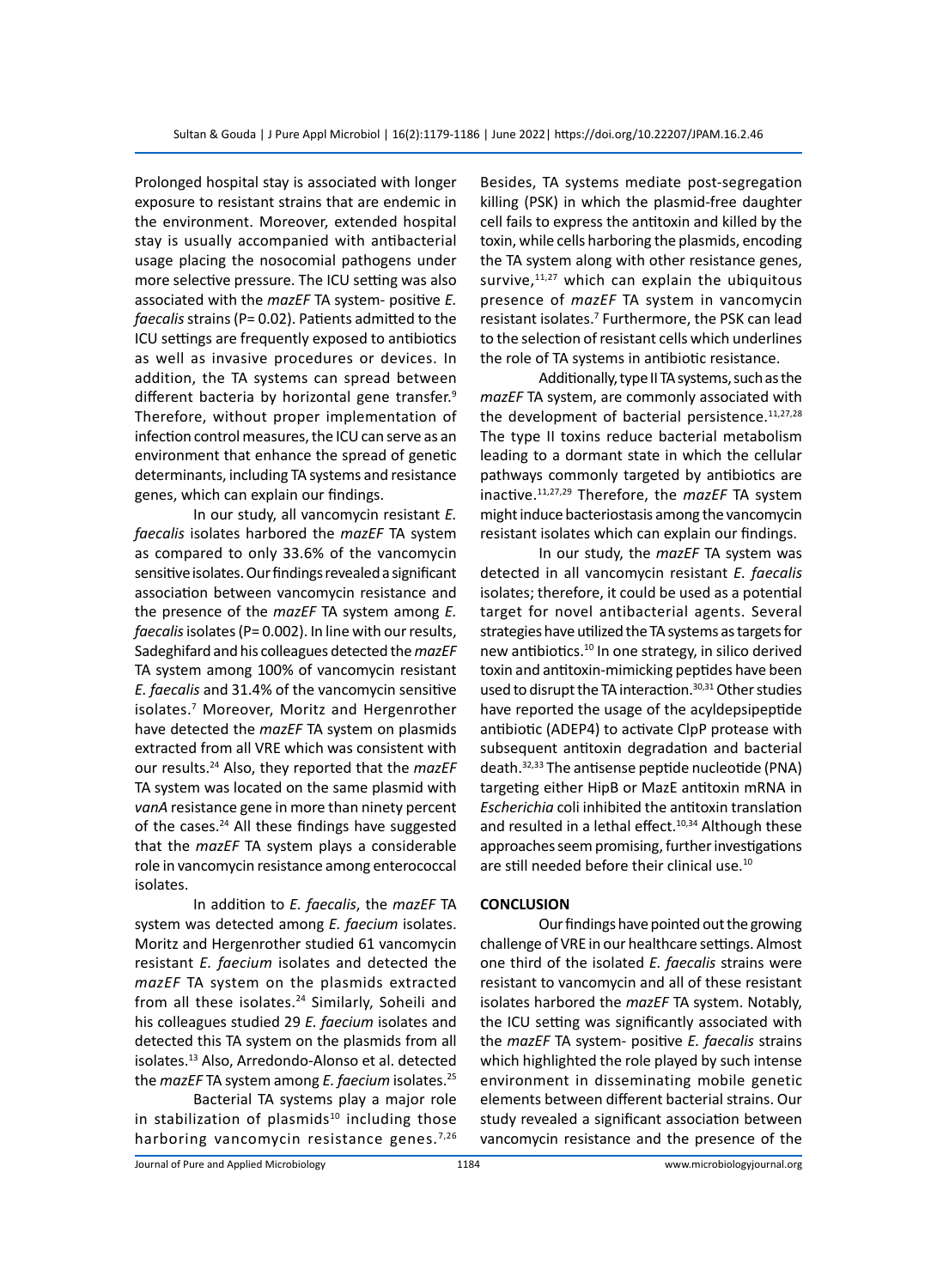*mazEF* TA system among *E. faecalis* isolates. These findings support the current efforts to utilize the *mazEF* TA system as a possible target for novel antibacterial agents against resistant bacteria; however, further studies on a wider scale are required to test the effectiveness of these drugs.

#### **ACKNOWLEDGMENTS**

The authors would like to thank the members of Medical Microbiology and Immunology Department, Faculty of Medicine, Mansoura University for providing the related support to compile this work.

### **CONFLICT OF INTEREST**

The authors declare that there is no conflict of interest.

### **AUTHORS' CONTRIBUTION**

All authors listed have made a substantial, direct and intellectual contribution to the work, and approved it for publication.

#### **FUNDING**

None.

#### **DATA AVAILABILITY**

 The datasets generated during and/or analysed during the current study are available from the corresponding author on reasonable request.

### **ETHICS STATEMENT**

The study was approved by the institutional research board of Faculty of Medicine, Mansoura University, Egypt with protocol number R.22.01.1572.

#### **REFERENCES**

- 1. Ben Braiek O, Smaoui S. Enterococci: Between Emerging Pathogens and Potential Probiotics. *Biomed Res Int.* 2019;2019:5938210. doi: 10.1155/2019/5938210
- 2. O'Driscoll T, Crank CW. Vancomycin-resistant enterococcal infections: epidemiology, clinical manifestations, and optimal management. *Infect Drug Resist.* 2015;8:217-230. doi: 10.2147/IDR.S54125
- 3. Sievert DM, Ricks P, Edwards JR, et al. Antimicrobialresistant pathogens associated with healthcareassociated infections: summary of data reported to the National Healthcare Safety Network at the Centers for Disease Control and Prevention, 2009-2010. *Infect Control Hosp Epidemiol.* 2013;34(1):1-14. doi:

10.1086/668770

- 4. Landete JM, Peiroten A, Medina M, Arques JL, Rodriguez-Minguez E. Virulence and Antibiotic Resistance of Enterococci Isolated from Healthy Breastfed Infants. *Microb Drug Resist.* 2018;24(1):63- 69. doi: 10.1089/mdr.2016.0320
- 5. Van Tyne D, Gilmore MS. Friend turned foe: evolution of enterococcal virulence and antibiotic resistance. *Annu Rev Microbiol.* 2014;68:337-356. doi: 10.1146/ annurev-micro-091213-113003
- 6. Lebreton F, Willems RJL, Gilmore MS. Enterococcus Diversity, Origins in Nature, and Gut Colonization. In: Gilmore MS, Clewell DB, Ike Y, Shankar N, eds. Enterococci: From Commensals to Leading Causes of Drug Resistant Infection. 2014:5-63. Boston: Massachusetts Eye and Ear Infirmary, Boston, Mass, USA.
- 7. Sadeghifard N, Soheili S, Sekawi Z, Ghafourian S. Is the *mazEF* toxin-antitoxin system responsible for vancomycin resistance in clinical isolates of *Enterococcus faecalis*? *GMS Hyg Infect Control.*  2014;9(1):Doc05. doi: 10.3205/dgkh000225
- 8. Tripathi A, Shukla SK, Singh A, Prasad KN. Prevalence, outcome and risk factor associated with vancomycinresistant *Enterococcus faecalis* and *Enterococcus faecium* at a Tertiary Care Hospital in Northern India. *Indian J Med Microbiol.* 2016;34(1):38-45. doi: 10.4103/0255-0857.174099
- 9. Song S, Wood TK. A Primary Physiological Role of Toxin/ Antitoxin Systems Is Phage Inhibition. *Front Microbiol.* 2020;11:1895. doi: 10.3389/fmicb.2020.01895
- 10. Srivastava A, Pati S, Kaushik H, Singh S, Garg LC. Toxinantitoxin systems and their medical applications: current status and future perspective. *Appl Microbiol Biotechnol.* 2021;105(5):1803-1821. doi: 10.1007/ s00253-021-11134-z
- 11. Zamakhaev MV, Goncharenko AV, Shumkov MS. Toxin-Antitoxin Systems and Bacterial Persistence (Review). *Appl Biochem Microbiol.* 2019;55(6):571-581. doi: 10.1134/S0003683819060140
- 12. Klimina KM, Poluektova EU, Danilenko VN. Bacterial toxin-antitoxin systems: Properties, functional significance, and possibility of use (Review). *Appl Biochem Microbiol.* 2017;53(5):494-505. doi: 10.1134/ S0003683817050076
- 13. Soheili S, Ghafourian S, Sekawi Z, et al. The *mazEF* toxin-antitoxin system as an attractive target in clinical isolates of *Enterococcus faecium* and *Enterococcus faecalis. Drug Des Devel Ther.* 2015;9:2553-2561. doi: 10.2147/DDDT.S77263
- 14. Wen Y, Behiels E, Devreese B. Toxin-Antitoxin systems: their role in persistence, biofilm formation, and pathogenicity. *Pathog Dis.* 2014;70(3):240-249. doi: 10.1111/2049-632X.12145
- 15. Clinical and Laboratory Standards Institute. Performance Standards for Antimicrobial Susceptibility Testing. 28<sup>th</sup> ed. CLSI supplement M100. Wayne, PA: Clinical and Laboratory Standards Institute; 2018.
- 16. Yilema A, Moges F, Tadele S, et al. Isolation of enterococci, their antimicrobial susceptibility patterns and associated factors among patients attending at the University of Gondar Teaching Hospital. *BMC Infect Dis.*